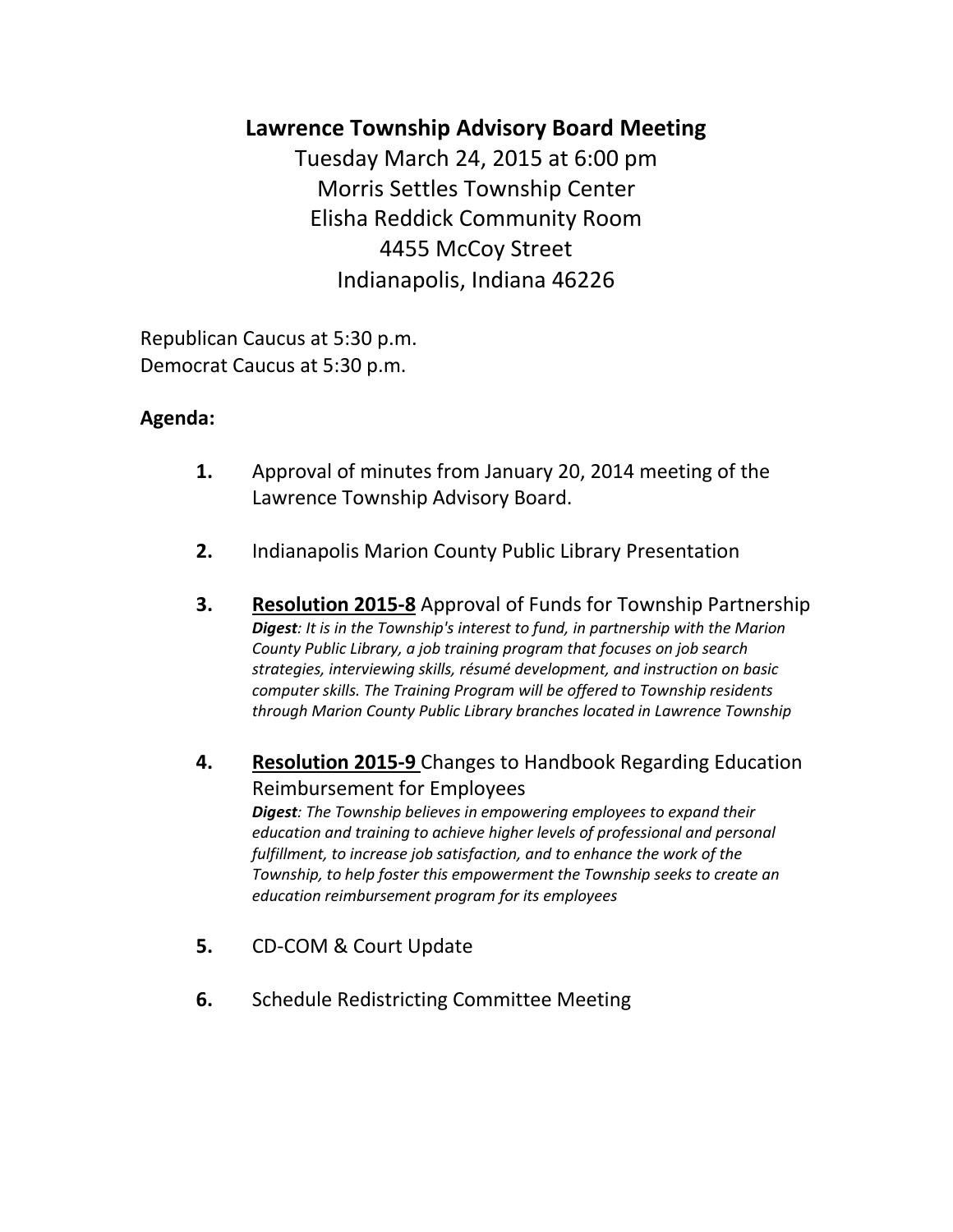### **LAWRENCE TOWNSHIP ADVISORY BOARD MEETING MINUTES 4455 McCoy Street Indianapolis, IN 46226**

| Meeting Date:                            | Tuesday, March 24, 2015                                                                |
|------------------------------------------|----------------------------------------------------------------------------------------|
| Time Called to Order:<br>Time Adjourned: | 6:00 P.M.<br>7:20 P.M.                                                                 |
| <b>MEMBERS PRESENT:</b>                  | Mike Healy, Emmajean Hines, Fred Freeman, Jesse Dotson, Dino Batalis,<br>Mary Harrison |
| TRUSTEE:                                 | <b>Steve Talley</b>                                                                    |

OTHER ELECTED OFFICIALS PRESENT: Judge Kim Bacon

Meeting Called to Order:

Ms. Hines called the Lawrence Township Board meeting to order on Tuesday, March 24, 2015, at 6:00 P.M. She stated that there was a quorum present and asked Judge Kim Bacon to lead the Pledge of Allegiance.

Agenda:

**1. Approval of minutes from January 20, 2014 meeting of the Lawrence Township Advisory Board.** Mr. Freeman made a motion to approve the minutes from the January 20, 2015 meeting of the Lawrence Township Advisory Board. Mr. Batalis seconded. Motion agreed to 6-0.

#### **2. Indianapolis Marion County Public Library Presentation**

Roberta Jaggers from the Indianapolis Library Foundation and Laura Johnson, Director of Public Services for the Public Library discussed the Public Library and some of the services that the Library provides. A partnership with the Trustee's Office would assist the library in furthering workforce development and computer literacy programs at the East 38<sup>th</sup> and Lawrence branches of the library. The East 38<sup>th</sup> St branch has a job center that is opened three days throughout the week to assist patrons learn basic computer skills and job search techniques. The Lawrence branch doesn't have a defined program that requires private support at this time, but are looking to expand services for the population who needs this kind of job search help. It is going to be researched throughout the summer and then a plan will be presented in the fall. Mr. Batalis asked if the funding in the proposal would be used just for Township residents. The money would be split between the East 38<sup>th</sup> St. branch and the Lawrence branch.

#### **3. Resolution 2015-8 Approval of Funds for Township Partnership**

Trustee Talley explained that the resolution would help to fund the job center programs at two Lawrence Township library branches. Mr. Batalis asked if this would be a year-to-year agreement. Trustee Talley said that a new resolution would be presented to the board each year for their approval to continue the partnership. Mr. Freeman asked if this would be included in next year's budget. The Trustee said there would be a new resolution and that data will be reviewed to see the population that was served and the successes that were had to decide whether or not the dollar commitment is adjusted up or adjusted down for 2016. Mr. Batalis asked about feedback regarding participation. Mr. Healy asked about how the dollar amount was arrived at and the Trustee said it came from the Trustee's Office. Ms. Jaggers said that information will be taken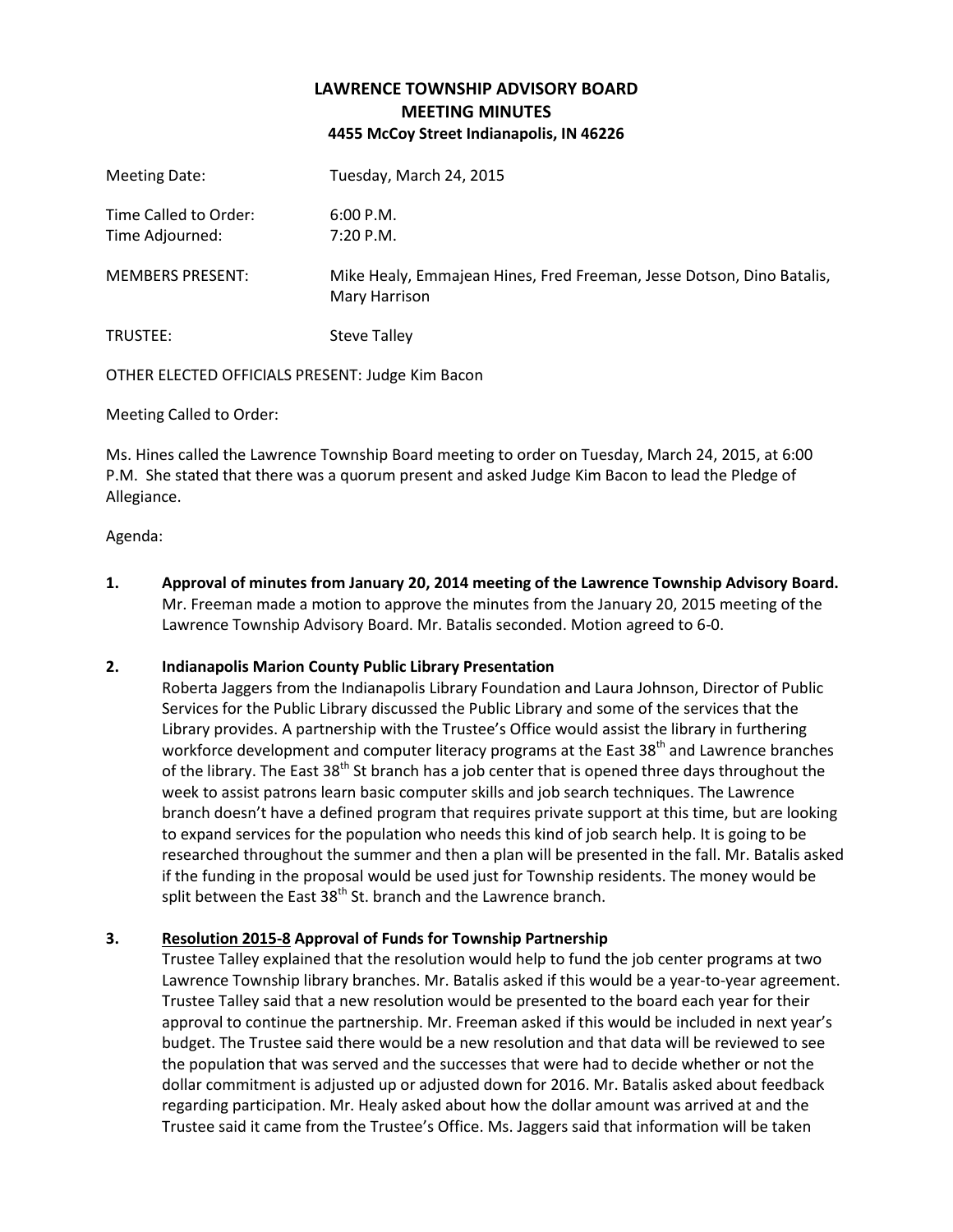from the participants regarding where they live in order to better calculate where participants are coming from. Ms. Hines asked the Library Foundation to provide quarterly update on the program to the board. Information will be provided to the Deputy Trustee and then a representative from the Library will be there as well to answer any questions.

Mr. Batalis made a motion to approve the resolution. Ms. Harrison seconded. The resolution was adopted 6-0.

**4. Resolution 2015-9 Changes to Handbook Regarding Education Reimbursement for Employees** Trustee Talley explained the resolution and the idea behind it. The Trustee said he believes that employee are better employees if you give them education opportunities to improve their skills. Mr. Freeman asked if the Court employees were included. Mr. Healy asked about how pass/fail will be reimbursed and suggested that a pass grade would be reimbursed at the 75 percent. Mr. Healy made a motion to amend the resolution to state that passing grade in a pass /fail class would be reimbursed at the 75% level. Ms. Harrison seconded the motion. The resolution was adopted 6-0.

#### **5. CD-COM & Court Update**

Judge Bacon said that the contract with CD-COM has been terminated. The Judge and CD-COM are working on paying an outstanding bill. Mr. Freeman said that he didn't like having to pay CD-COM anything else. The Judge said that she was heading out to the warehouse where the files were stored because she was told that there are about 2,000 boxes of files that they are storing. Mr. Batalis asked about what the Township's options are to move those files to a different storage. The Judge said a plan is being coordinated to get the files back and then is awaiting a proposal for another vendor that will be presented to the board. Ms. Hines asked when the files would be coming back. The Judge gave an update on the staffing for the court and gave the board job descriptions. The Judge turned it over to Amanda Mack from the Court staff to explain specific duties of the different employees of the court staff. The procedures for the court were also explained. The Judge said that the court is looking at 20,000 cases a year. Mr. Dotson asked about hiring someone to help. The Judge said it was something that may be needed. The Judge then discussed some of the problems that had arose with a former employee with regards to cutting checks properly and some other issues in regards to balancing by the previous staff.

#### **6. Schedule Redistricting Committee Meeting**

Mr. Dotson asked to schedule a meeting with the rest of the committee. The meeting was set for June 3<sup>rd</sup>.

Meeting Adjourned: The meeting was adjourned at 7:18 P.M.

\_\_\_\_\_\_\_\_\_\_\_\_\_\_\_\_\_\_\_\_\_\_\_\_\_\_\_\_\_\_\_\_\_\_\_\_\_\_\_\_\_\_\_\_\_\_\_\_

I hereby certify that the forgoing minutes are accurate and true to the best of my knowledge and have been approved by a majority of the Lawrence Township Board.

Fred Freeman, Board Secretary